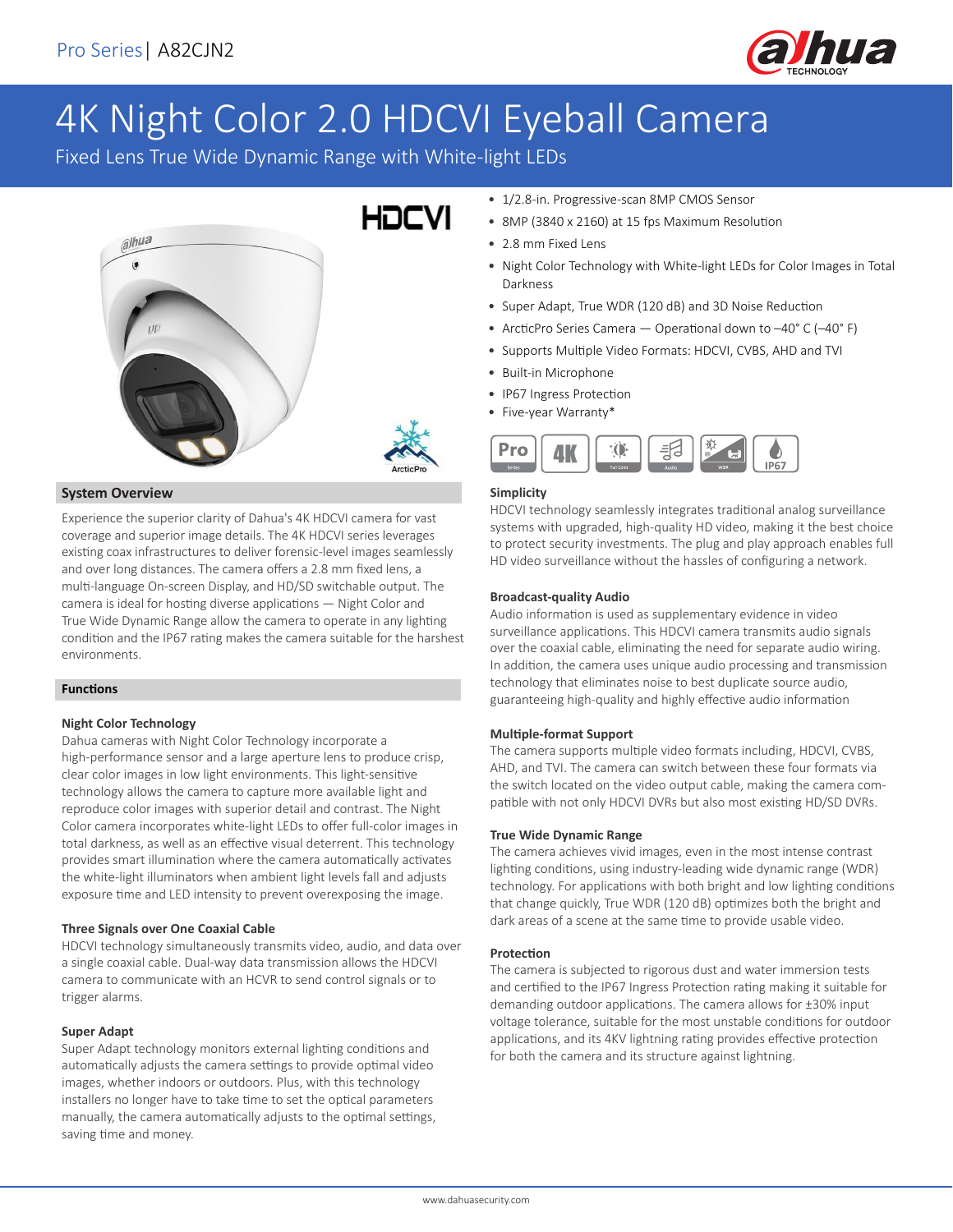# Pro Series| A82CJN2

## **Technical Specification**

| Image Sensor |  |
|--------------|--|
|--------------|--|

| Image Sensor                 | 1/2.8-in. 8MP CMOS Sensor                             |
|------------------------------|-------------------------------------------------------|
| Max. Resolution              | 3840(H) × 2160(V), 8MP                                |
| Scanning System              | Progressive                                           |
| Electronic Shutter Speed     | 1/4 s to 1/100,000 s                                  |
| S/N Ratio                    | $>65$ dB                                              |
| Min. Illumination            | Color: 0.001 Lux at F1.0<br>0 lux with White Light on |
| <b>Illumination Distance</b> | Up to 40 m (131.23 ft)                                |
| Illuminator On/Off Control   | Auto, Manual                                          |
| <b>Illuminator Number</b>    | Two $(2)$                                             |
| Lens                         |                                                       |
| Lens Type                    | Fixed-focal                                           |
| Mount Type                   | M <sub>12</sub>                                       |
| Focal Length                 | $2.8 \text{ mm}$                                      |
| Max. Aperture                | F1.0                                                  |
| Angle of View                | Horizontal: 106°<br>Vertical: 55°<br>Diagonal: 125°   |
| Iris Type                    | Fixed                                                 |
| Close Focus Distance         | 2.0 m (6.56 ft)                                       |

#### DORI Distances<sup>1</sup>

| DORI Distances <sup>1</sup> | Detect<br>$(8$ ppf $)$         | Observe<br>$(19$ ppf $)$       | Recognize<br>$(38$ ppf $)$    | Identify<br>$(76$ ppf $)$ |
|-----------------------------|--------------------------------|--------------------------------|-------------------------------|---------------------------|
|                             | 91.0 m<br>$(298.6 \text{ ft})$ | 36.4 m<br>$(119.4 \text{ ft})$ | 18.2 m<br>$(59.7 \text{ ft})$ | 9.1 m<br>(29.9 ft)        |

## Pan / Tilt / Rotation

| Pan/Tilt/Rotation Range  | Pan: 0° to 360°<br>Tilt: $0^\circ$ to $78^\circ$<br>Rotation: 0° to 360°                                                                                      |
|--------------------------|---------------------------------------------------------------------------------------------------------------------------------------------------------------|
| Video                    |                                                                                                                                                               |
| <b>Resolution Output</b> | 4K (3840 × 2160); 5MP (2592 × 1944); 4MP (2560 ×<br>1440); 960 H (960 × 480)                                                                                  |
| Frame Rate               | CVI: 4K (3840 × 2160) at 15 fps;<br>5MP(2880 × 1620) at 25 fps;<br>4MP (2560 × 1440) at 30 fps<br>AHD: 4K at 15 fps<br>TVI: 4K at 15 fps<br><b>CVBS: 960H</b> |
| <b>BIC</b> Mode          | BLC, HLC, WDR, HLC-Pro                                                                                                                                        |

1. The DORI distance is a measure of the general proximity for a specific classification to help pinpoint<br>the right camera for your needs. The DORI distance is calculated based on sensor specifications<br>and lab test results

| <b>WDR</b>                             | 120 dB                                                                                         |
|----------------------------------------|------------------------------------------------------------------------------------------------|
| White Balance                          | Auto, Area White Balance                                                                       |
| Gain Control                           | Auto, Manual                                                                                   |
| Noise Reduction                        | 3D <sub>NR</sub>                                                                               |
| Smart Light                            | Yes                                                                                            |
| Mirror                                 | On, Off                                                                                        |
| Privacy Masking                        | On, Off (8 area, rectangle)                                                                    |
| Interface                              |                                                                                                |
| Video Output                           | One (1) BNC, Transmits HDCVI High-definition signal or<br>CVBS, AHD or TVI Channel, DIP Switch |
| Audio Input                            | One (1) Built-in Microphone                                                                    |
| Certifications                         |                                                                                                |
| CE                                     | EN55032, EN61000, EN55024, EN55035, EN50130,<br>EN62368                                        |
| Safety                                 | UL62368-1<br>CAN/CSA C22.2 No.62368-1-14                                                       |
| Electromagnetic<br>Compatibility (EMC) | CFR 47 FCC Part 15 Subpart B<br>ANSI C63.4-2014                                                |
| Electrical                             |                                                                                                |
| Power Supply                           | 12VDC ±30%                                                                                     |
| Power Consumption                      | Maximum 6.9 W (12V DC, with white light on)                                                    |
| Environmental                          |                                                                                                |
| <b>Operating Conditions</b>            | -40° C to +60° C (-40° F to +140° F)<br>Less than 95% RH (non-condensation)                    |
| <b>Storage Conditions</b>              | -40° C to +60° C (-40° F to +140° F)<br>Less than 95% RH                                       |
| Ingress Protection                     | <b>IP67</b>                                                                                    |
| Construction                           |                                                                                                |
| Casing                                 | Metal                                                                                          |
| Camera Dimensions                      | $\phi$ 106.0 mm × 93.6 mm ( $\phi$ 4.17" × 3.69")                                              |
| Net Weight                             | 0.50 kg (1.1 lb)                                                                               |
| Gross Weight                           | 0.67 kg (1.48 lb)                                                                              |